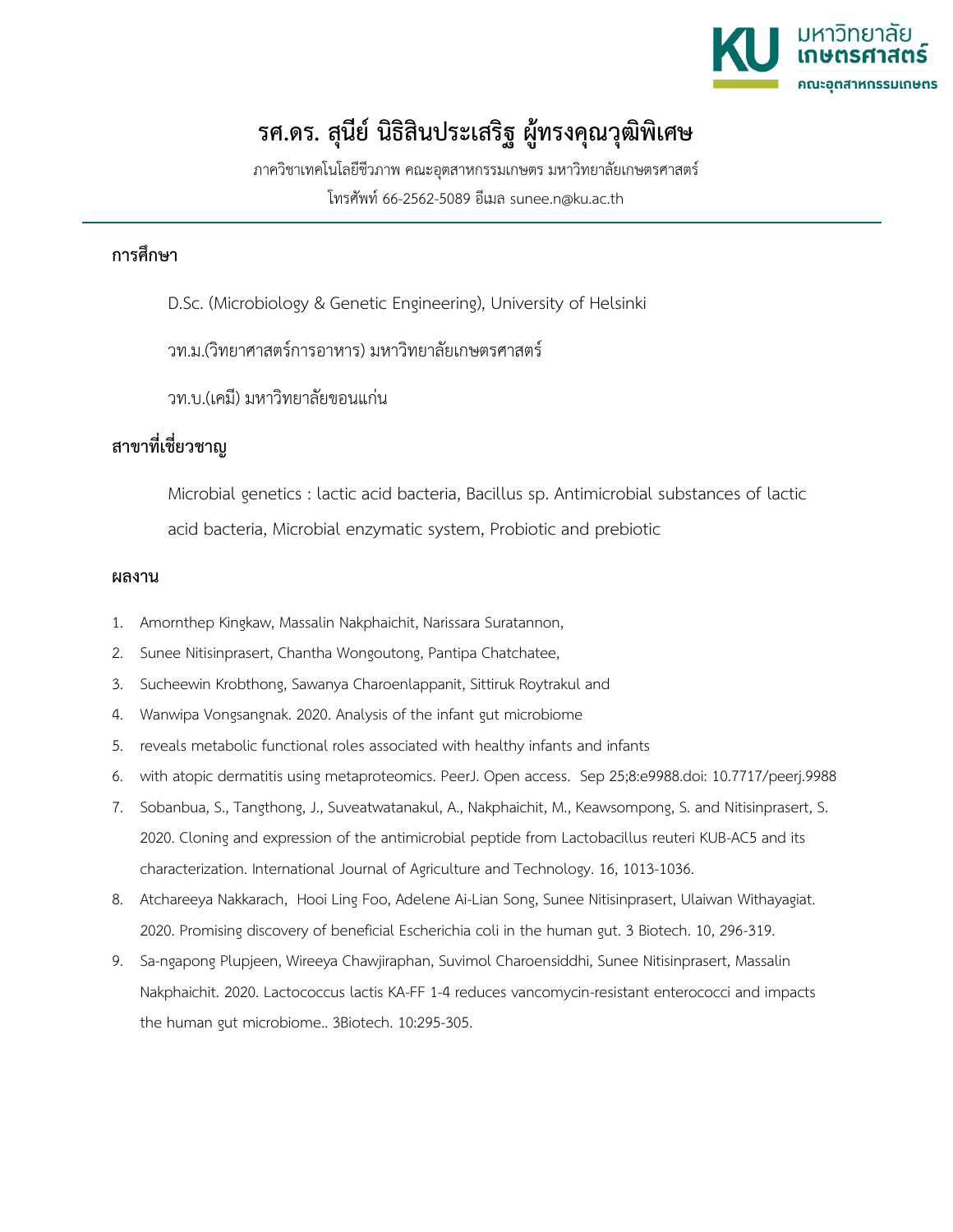

- 10. Orawan La-ongkham, Massalin Nakphaichit, Jiro Nakayam, Suttipun Keawsompong, Sunee Nitisinprasert. 2020. Age-related changes in the gut microbiota and the core gut microbiome of healthy Thai humans. 3 Biotech. 10, 276-289.
- 11. S. Sobanbua, S. Dolkittikul, M. Nakphaichit, S. Keawsompong, and S. Nitisinprasert. 2020. Antimicrobial peptide presenting potential strain-specific real time polymerase chain reaction assay for detecting the probiotic Lactobacillus reuteri KUB-AC5 in chicken intestine. Poultry Science. 99:526–535
- 12. Nipat Sritrakul, Sunee Nitisinprasert and Suttipun Keawsompong. 2020. Copra meal hydrolysis by the recombinant β-mannanase KMAN-3 and MAN 6.7 expressed in Escherichia coli. 3Biotech. Published on line 11 January 2020.
- 13. Chanettee Jamyuang, Phanphen Phoonlapdacha, Nalinee Chongviriyaphan, Wasaporn Chanput, Sunee Nitisinprasert and Massalin Nakphaichit. 2019. Characterization and probiotic properties of Lactobacilli from human
- 14. breast milk. 3 Biotech. 9:398.
- 15. Theeraphol Jatuponwiphat , Thanawat Namrak , Ananporn Supataragul, Sunee Nitisinprasert, Massalin Nakphaichit, Wanwipa Vongsangnak. 2019 Comparative genome analysis reveals metabolic traits associated with probiotics properties in Lactobacillus reuteri KUB-AC5. Gene Reports. 17, 1-9.
- 16. Phatcharin Prayoonthien, Robert A. Rastall, Sofia Kolida, Sunee Nitisinprasert and Suttipun Keawsompong. 2019. In vitro fermentation of copra meal hydrolysate by human fecal microbiota. . 3 Biotech. 9:93-103.
- 17. Massalin Nakphaichit, Siriphan Sobanbua, Wanwipa Vongsangnak,Jiro Nakayama, Sunee Nitisinprasert. 2019. Protection effect of Lactobacillus reuteri KUB-AC5 through chicken microbiota with Salmonella Enteritidis challenged. Beneficial Microbes. 10, 43-54.
- 18. Witida Sathitkowitchai, Sunee Nitisinprasert, Suttipun Keawsompong. 2018 Improving palm kernel cake nutrition using enzymatic hydrolysis optimized by Taguchi method. 3 Biotech. 8:407-4014.
- 19. Juma Kisuse, Orawan La-ongkham, Massalin Nakphaichit, Phatthanaphong Therdtatha, Rie Momoda, Masaru Tanaka, Shinji Fukuda, Siam Popluechai, Kongkiat Kespechara, Kenji Sonomoto, Yuan-Kun Lee, Sunee Nitisinprasert and Jiro Nakayama. 2018. Urban Diets Linked to Gut Microbiome and Metabolome Alterations in Children: A Comparative Cross-Sectional Study in Thailand. Frontiers in Microbiology. 22. 1- 16.
- 20. Nipat Sritrakul, Sunee Nitisinprasert and Suttipun Keawsomponga. 2017. Evaluation of dilute acid pretreatment for bioethanol fermentation from sugarcane bagasse pith. Agriculture and Natural Resources. 51, 512-519.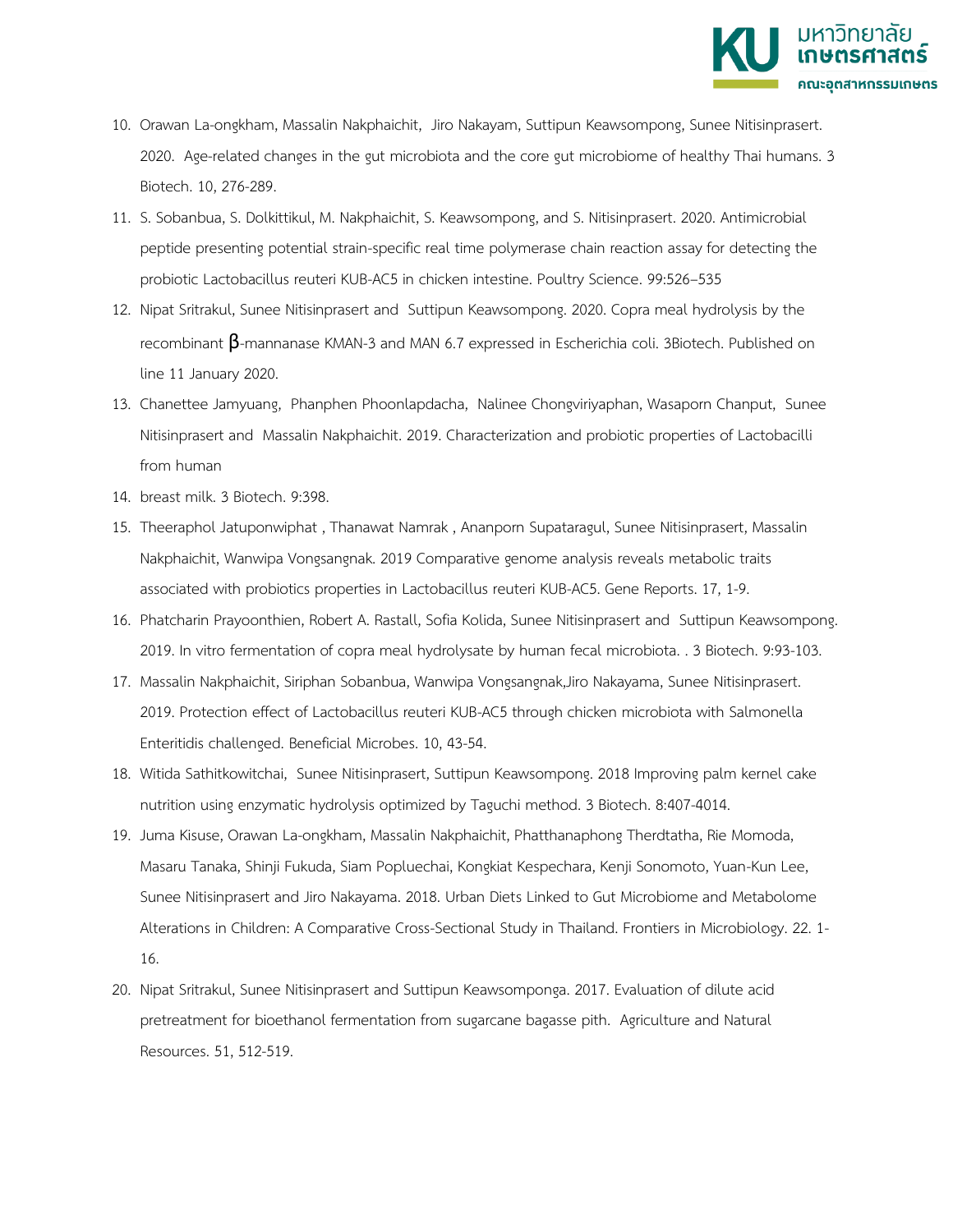

- 21. Phatcharin Prayoonthien, Sunee Nitisinprasert and Suttipun Keawsompong. 2018. In vitro fermentation of copra meal hydrolysate by chicken microbiota. 3 Biotech. 8, 40-51.
- 22. Kwankanit Intaratrakul, Sunee Nitisinprasert, Thu-Ha Nguyen, Dietmar Haltrich, Suttipun Keawsompong, 2017. Secretory expression of b-mannanase from Bacillus circulans NT 6.7 in Lactobacillus plantarum. Protein expression and purification. 139, 29-35.
- 23. Warintorn Eaksuree, Akkharadet Prachayakitti, Rutjawate Taharnklaew, Dietmar Haltrich, Sunee Nitisinprasert and Suttipun Keawsompong. 2016. Keratinase Fermentation by Bacillus licheniformis KUB-K0006. VRU Research and Development Journal Science and Tech
- 24. Warintorn Eaksuree, Akkharadet Prachayakitti, Tewa Upathanpreecha, Rutjawate Taharnklaew, Sunee Nitisinprasert and Suttipun Keawsompong. 2016. In vitro and in vivo evaluation of protein quality of enzymatic treated feather meals. SpringerPlus. 5:971-1976.
- 25. Supatjaree Ruengsomwong, Orawan La-ongkham, Jiahui Jiang, Bhusita Wannissorn, Jiro Nakayama and Sunee Nitisinprasert. 2016. Microbial community of healthy Thai vegetarians and non-vegetarians, their core gut microbiota and pathogens risk. Journal of Microbiology and Biotechnology. 26, 1723-1735.
- 26. Kittaporn Rumjuankiat, Suttipun Keawsompong, and Sunee Nitisinprasert. 2016. Bacterial Contaminants from Frozen Puff Pastry Production Process and Their Growth Inhibition by Antimicrobial Substances from Lactic Acid Bacteria . Food Science & Nutrition. DOI: 10.1002/fsn3.413. P. 1-13.
- 27. Phatthanaphong Therdtatha, Chanabhorn Tandumrongpong, Komkhae Pilasombut, Hiromi Matsusaki, Suttipun Keawsompong and Sunee Nitisinprasert. 2016. Characterization of antimicrobial substance from Lactobacillus salivarius KL-D4 and its application as biop
- 28. Nawapan Pongsapipatana, Piyanat Damrongteerapap, Sudathip Chantorn, Wilawan Sintuprapa, Suttipun Keawsompong and Sunee Nitisinprasert. 2016. Molecular cloning of kman coding for mannanase from Klebsiella oxytoca KUB-CW2-3 and its hybrid mannanase characte
- 29. Phanwipa Pangsri, Yotthachai Piwpankaew, Arunee Ingkakul, Sunee Nitisinprasert and Suttipun Keawsompong. 2015 Characterization of mannanases from Bacillus circulans NT 6.7 and its application in mannooligosaccharides preparation as prebiotic. Springer Plu
- 30. Komsan Phongphakdee and Sunee Nitisinprasert. 2015. Combination inhibition activity of nisin and ethanol on the growth inhibition of pathogenic Gram negative bacteria and their application as disinfectant solution. Journal of Food Science. 80, 2241-2246.
- 31. Kittaporn Rumjuankiat, Rodney Horanda Perez, Komkhae Pilasombut, Suttipun Keawsompong, Takeshi Zendo, Kenji Sonomoto and Sunee Nitisinprasert. 2015. Purification and characterization of a novel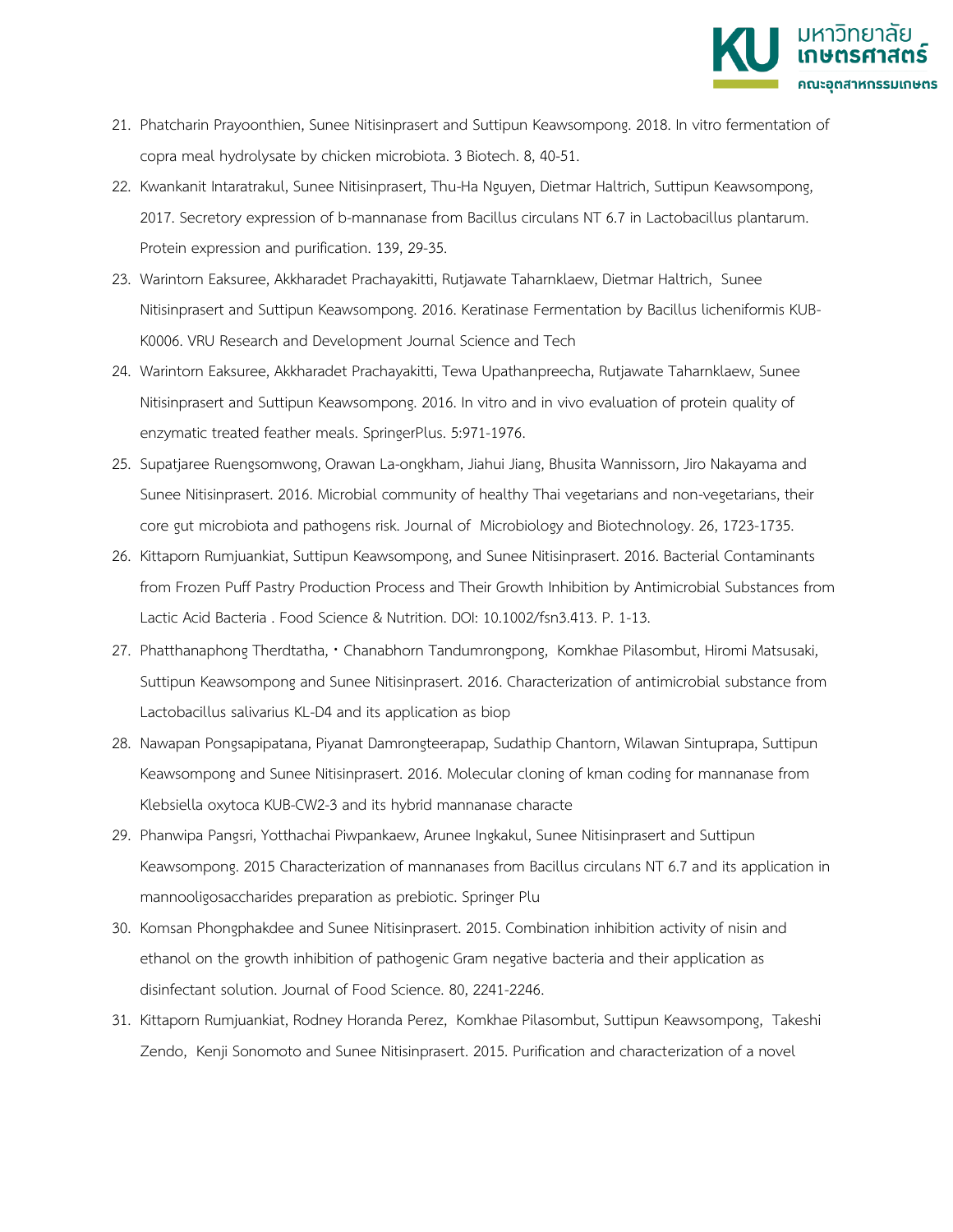

plantaricin, KL-1Y, from Lactobacillus plantarum KL-1. World Journal of Microbiology andBiotechnology. 31, 983–994.

- 32. Jiro Nakayama, Koichi Watanabe, Jiahui Jiang1, Kazunori Matsuda, Shiou-Huei Chao, Pri Haryono, Orawan La-ongkham, Martinus-Agus Sarwoko, I. Nengah Sujaya, Liang Zhao, Kang-Ting Chen, Yen-Po Chen, Hsueh-Hui Chiu, Tomoko Hidaka, Ning- Xin Huang, Chikako Kiyohara, Takashi Kurakawa, Naoshige Sakamoto, Kenji Sonomoto, Kousuke Tashiro, Hirokazu Tsuji, Ming-Ju Chen, Vichai Leelavatcharamas, Chii-Cherng Liao, Sunee Nitisinprasert, Endang S. Rahayu, Fa-Zheng Ren, Ying-Chieh Tsai & Yuan-Kun Lee. 2015. Diversity in gut bacterial community of school-age children in Asia. SCIENTIFIC REPORTS. 5 : 8397. DOI: 10.1038/srep08397. P. 1-11.
- 33. Orawan La-ongkham, Massalin Nakphaichit, Vichai Leelavatcharamas, Suttipun Keawsompong and Sunee Nitisinprasert. 2015. Distinct gut microbiota of healthy children from two different geographic regions of Thailand. Archives of Microbiology. Published on line: 03 Febuary 2015. 197, 561-573.
- 34. Yotthachai Piwpankaew, Supa Sakulsirirat, Sunee Nitisinprasert, Thu-Ha Nguyen, Dietmar Haltrich and Suttipun Keawsompong. 2014. Cloning, secretory expression and characterization of recombinant βmannanase from Bacillus circulans NT 6.7. SpringerPlus. 3, 430-438.
- 35. Massalin Nakphaichit, Chirapiphat Phraephaisarn, Suttipun Keawsompong, Orapin Sukpiriyagul and Sunee Nitisinprasert. 2014. Effect of Increasing Dietary Protein from Soybean Meal on Intestinal Microbiota and Their Fatty Acids Production in Broiler Chicken. Advances in Animal and Veterinary Sciences 2, 337 – 343.
- 36. Supatjaree Ruengsomwong, Yuki Korenori, Naoshige Sakamoto, Bhusita Wannissorn, Jiro Nakayama and Sunee Nitisinprasert. 2014. Senior Thai fecal microbiota comparison between vegetarians and nonvegetarians using PCR-DGGE and real-time PCR. Journal of Microbiology and Biotechnology. 24, 1026- 1033.
- 37. Papassara Sangtanoo, Kiattawee Choowongkomon, Wunrada Surat, Sunee Nitisinprasert and Anchanee Kubera. 2014. Antimicrobial peptides of Lactobacillus salivarius K4 isolated from chicken intestine. Science Asia. 40, 135-140.
- 38. Rodklongtan, O. La-ongkham, S. Nitisinprasert and P. Chitprasert. 2014 Enhancement of Lactobacillus reuteri KUB-AC5 survival in broiler gastrointestinal tract by microencapsulation with alginate-chitosan semi-interpenetrating polymer networks. Journal of Applied Microbiology.117, 227-238.
- 39. Sudathip Titapoka Chantorn, Nawapan Pongsapipatana, Suttipan Keawsompong, Arunee Ingkakul, Dietmar Haltrich and Sunee Nitisinprasert. 2013. Characterization of mannanase S1 from Klebsiella oxytoca KUB-CW2-3 and its application in copra mannan hydrolysis. ScienceAsia. 39, 236-248.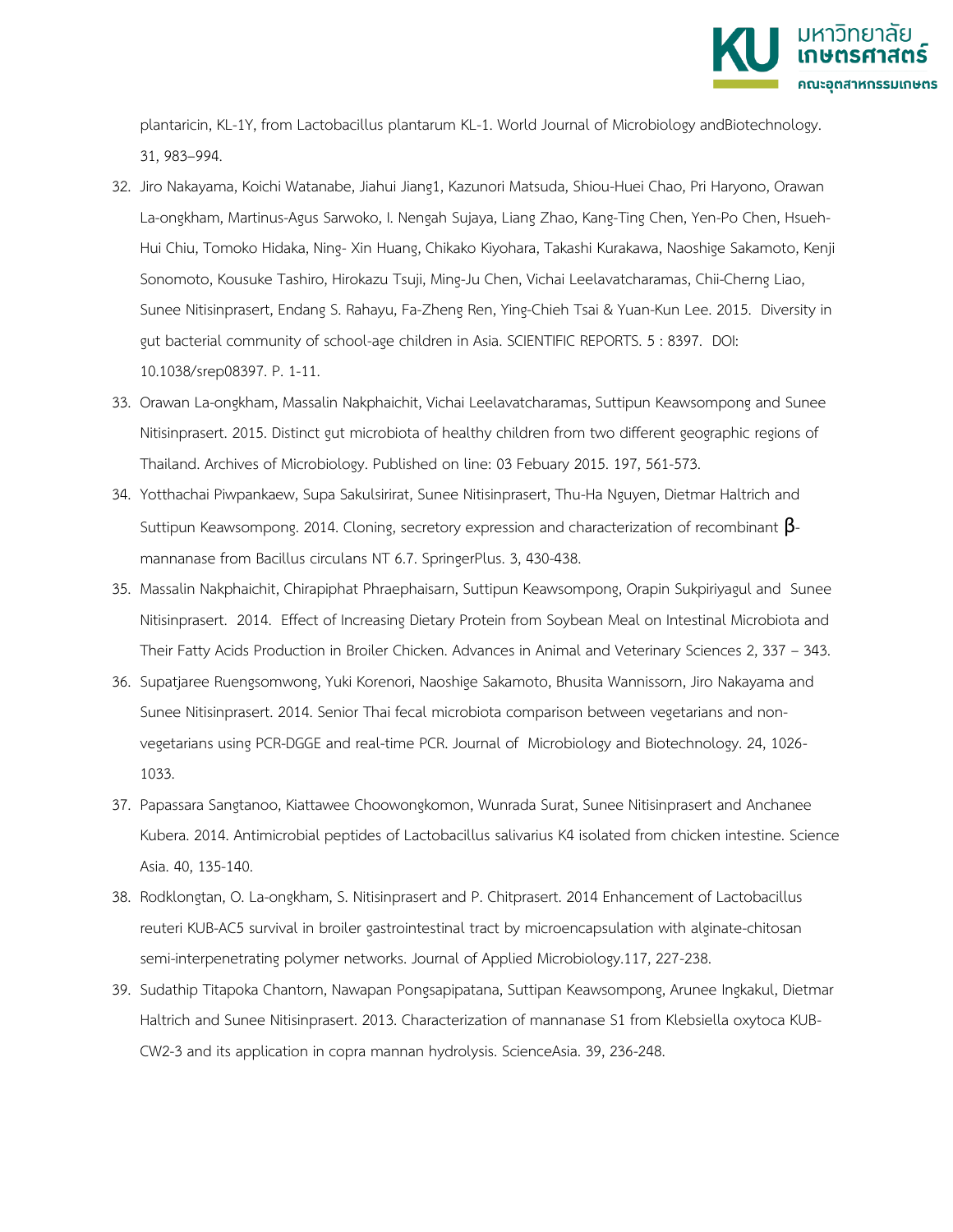

- 40. Sudathip Titapoka Chantorn, Katesarin Buengsrisawat, Apinya Pokaseam, Tasanee Sombat, Pichamon Dangpram, Kla Jantawon and Sunee Nitisinprasert. 2013. Optimization of extracellular mannanase production from Penicillium oxalicum KUB-SN2-1 and application for hydrolysis property. Sonklanakarin J. Sci. Technol. 35, 17-22.
- 41. สุดาทิพย์ จันทร กุลวดี พิศลยบุตร รินลดา รัตนพรรณทอง และ สุนีย์ นิธิสินประเสริฐ 2556. การผลิตโอลิโกแซคคาไรด์จาก วัสดุเหลือทิ้งทางการเกษตรด้วยสารละลายเอนไซม์สกัดหยาบจาก Penicillium oxalicum KUB-SN2-1 วารสารวิทยาศาสตร์ และเทคโนโลยี 21(2) 104-112.
- 42. Walairut Chantarapanont, Sunee Nitisinprasert and Joseph F. Frank. 2012. Survival of Shiga toxin-producing Escherichia coli (0157:H7 and non-0157:H7) and effectiveness of thermal inactivation by microwaves in Nham (Thai Fermented Sausage). Kasetsart J. (Nat. Sci.). 46, 966-977
- 43. Nattawadee Jantasila, Suttipun Kaewsompong, Keith Filer and Sunee Nitisinprasert. 2012. Pretreatment of agricultural wastes for the production of cellulolytic enzymes from Aspergillus niger 386017M1 by solid state fermentation. Kasetsart J. (Nat. Sci.).
- 44. Panward Prommadee, Wunwiboon Garnjanagoonchorn, Kees de Lange and Sunee Nitisinprasert. 2012. Characterization of Lactobacillus johnsonii KUNN19-2 and Pediococcus pentosaceus KUNNE6-1 isolated from Thai-style fermented pork (Nham) for their probiotic properties in the gastrointestinal tract and immunomodulation. Kasetsart J. (Nat.Sci.) 46, 440-450.
- 45. Wanthicha Lapsiri, Sunee Nitisinprasert and Penkhae Wanchaitanawong. 2011. Lactobacillus plantarum from fermented vegetables as potential prebiotics. Kasetsart J. (Nat. Sci.) 45, 1071-1082.
- 46. Nakphaichit, M., Thanomwongwattana , S., Phraephaisarn, C., Sakamoto, N., Keawsompong, S. , Nakayama, J. and Nitisinprasert, S. 2011. The effect of including Lactobacillus reuteri KUB-AC5 during posthatch feeding on the growth and ileum microbiota of bro
- 47. Orwan La-ongkhum, Nuntaporn Pungsungvorn, Natchanok Amornthewaphat and Sunee Nitisinprasert. 2011. Effect of the antibiotic avilamycin on the structure of the microbial community in the jejunal intestinal tract of broiler chicken. Poultry Science. 90,
- 48. Jakkapan Pratumteep, Jirakarn Sansernsuk, Sunee Nitisinprasert and Jirawan Apiraksakorn. 2010. Production, characterization and hydrolysation products of xylanase from Bacillus subtilis GN156. KKU Res. J. 5, 343-348.
- 49. Thomas Maischberger, Elisabeth Leitner, Sunee Nitisinprasert, Onladda Juajun, Montarop Yamabhai, Thu-Ha Nguyen Dr. and Dietmar Haltrich. 2010.  $\beta$ -Galactosidase from Lactobacillus pentosus: Purification, characterization and formation of galacto-oligosaccha